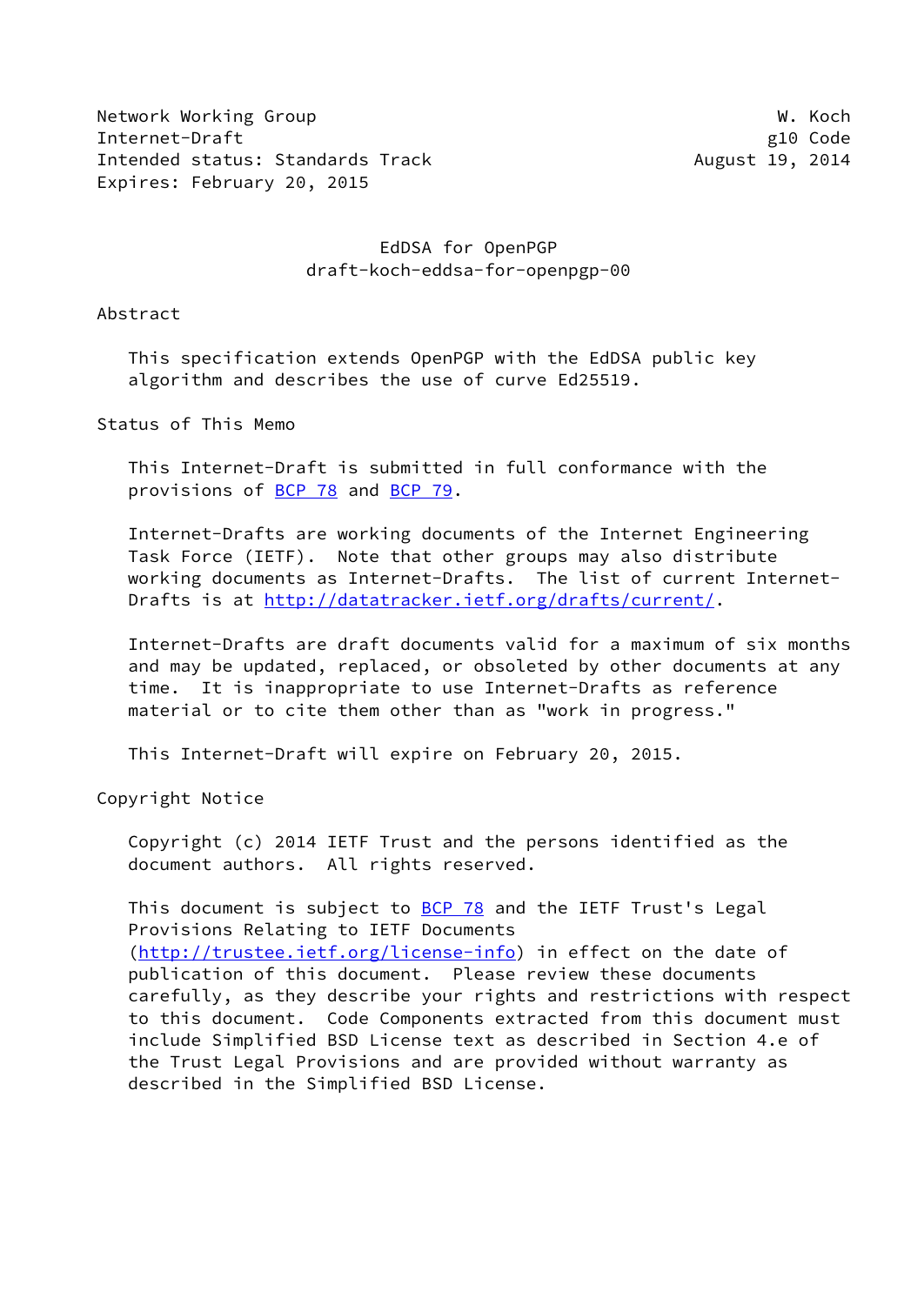<span id="page-1-1"></span>Internet-Draft EdDSA for OpenPGP August 2014

# Table of Contents

|    |                                     | $\overline{2}$ |
|----|-------------------------------------|----------------|
|    |                                     | $\overline{2}$ |
| 3. |                                     | $\overline{3}$ |
| 4. | Encoding of Public and Private Keys | $\overline{3}$ |
| 5. |                                     | $\overline{4}$ |
| 6. |                                     | $\overline{4}$ |
| 7. |                                     | $\overline{4}$ |
| 8. |                                     | $\overline{5}$ |
| 9. |                                     | $\overline{5}$ |
|    |                                     | $\overline{5}$ |
|    |                                     | 6              |
|    |                                     | 6              |
|    |                                     | 6              |
|    | Author's Address                    |                |

### <span id="page-1-0"></span>[1](#page-1-0). Introduction

The OpenPGP specification in [\[RFC4880](https://datatracker.ietf.org/doc/pdf/rfc4880)] defines the RSA, Elgamal, and DSA public key algorithms. [\[RFC6637](https://datatracker.ietf.org/doc/pdf/rfc6637)] adds support for Elliptic Curve Cryptography and specifies the ECDSA and ECDH algorithms. Due to patent reasons no point compression was defined.

 This document specifies how to use the EdDSA public key signature algorithm [*[ED25519](#page-5-4)*] with the OpenPGP standard. It defines a new signature algorithm named EdDSA and specifies how to use the Ed25519 curve with EdDSA. This algorithm uses a custom point compression method.

 The key words "MUST", "MUST NOT", "REQUIRED", "SHALL", "SHALL NOT", "SHOULD", "SHOULD NOT", "RECOMMENDED", "MAY", and "OPTIONAL" in this document are to be interpreted as described in [\[RFC2119](https://datatracker.ietf.org/doc/pdf/rfc2119)].

<span id="page-1-2"></span>[2](#page-1-2). Supported Curves

 This document references the Curve "Ed25519" which is the Edwards form of "Curve25519" and specified in the same paper as the "EdDSA" algorithm ([[ED25519\]](#page-5-4)).

 Other curves may be used by using a specific OID for the curve and its EdDSA parameters.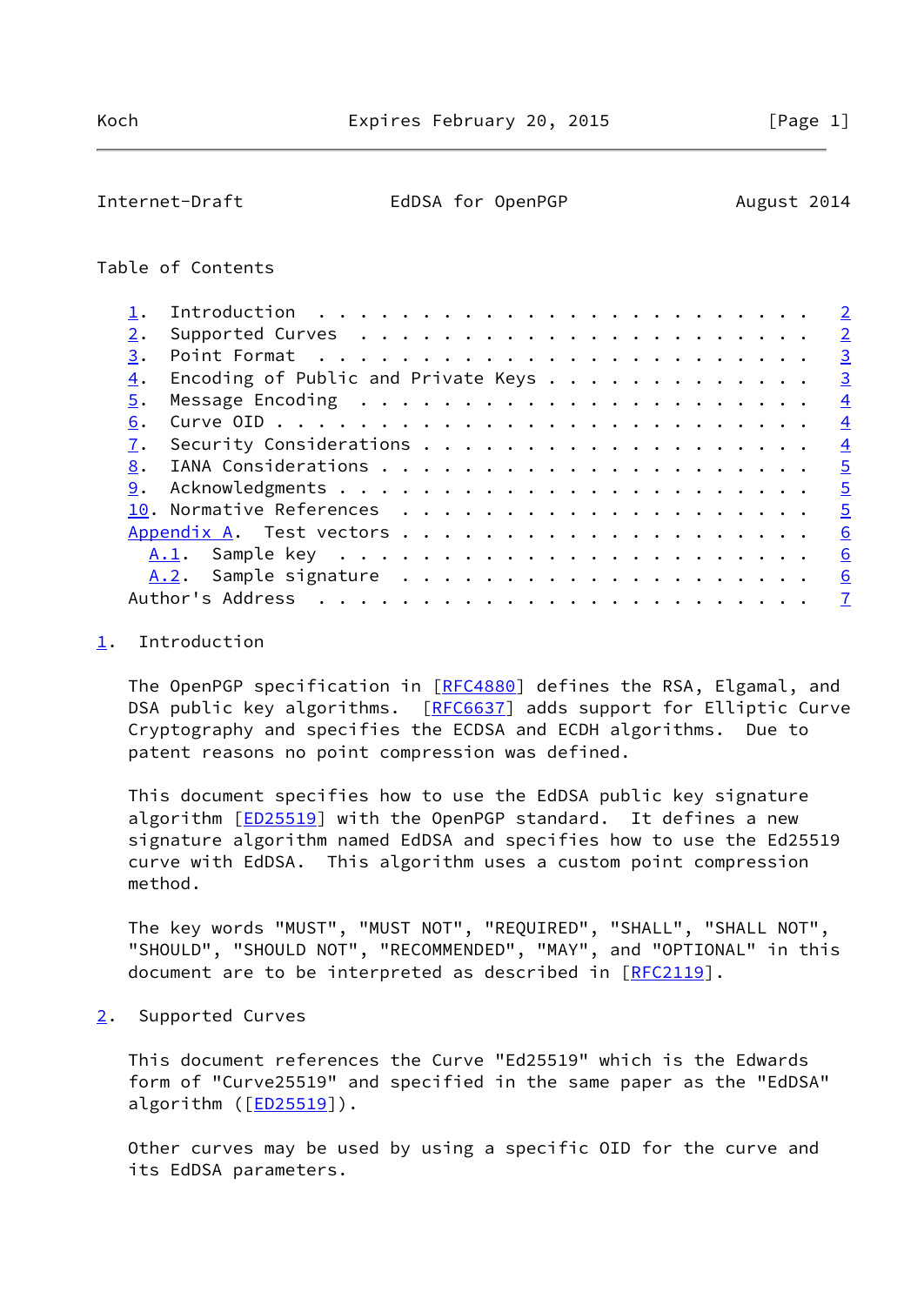Koch **Expires February 20, 2015** [Page 2]

<span id="page-2-1"></span>

Internet-Draft **EdDSA** for OpenPGP **August 2014** 

 +-------+-----------------------------+ | ID | Description of Algorithm +-------+-----------------------------+ | TBD1 | EdDSA public key algorithm | +-------+-----------------------------+

 Compliant applications MUST support EdDSA with the curve Ed25519. Applications MAY support other curves as long as a dedicated OID for that curve is used.

<span id="page-2-0"></span>[3](#page-2-0). Point Format

 The EdDSA algorithm defines a specific point compression format. To indicate the use of this compression format and to make sure that the key can be represented in the Multiprecision Internet (MPI) format of [\[RFC4880](https://datatracker.ietf.org/doc/pdf/rfc4880)] the octet string specifying the point is prefixed with the octet 0x40. This encoding is an extension of the encoding given in [\[RFC6637](https://datatracker.ietf.org/doc/pdf/rfc6637)] which uses 0x04 to indicate an uncompressed point.

 For example, the length of a public key for the curve Ed25519 is 263 bit: 7 bit to represent the 0x40 prefix octet and 32 octets for the native value of the public key.

<span id="page-2-2"></span>[4](#page-2-2). Encoding of Public and Private Keys

The following algorithm specific packets are added to **Section 5.5.2** of [RFC4880], "Public-Key Packet Formats", to support EdDSA.

Algorithm-Specific Fields for EdDSA keys:

- o a variable length field containing a curve OID, formatted as follows:
	- \* a one-octet size of the following field; values 0 and 0xFF are reserved for future extensions,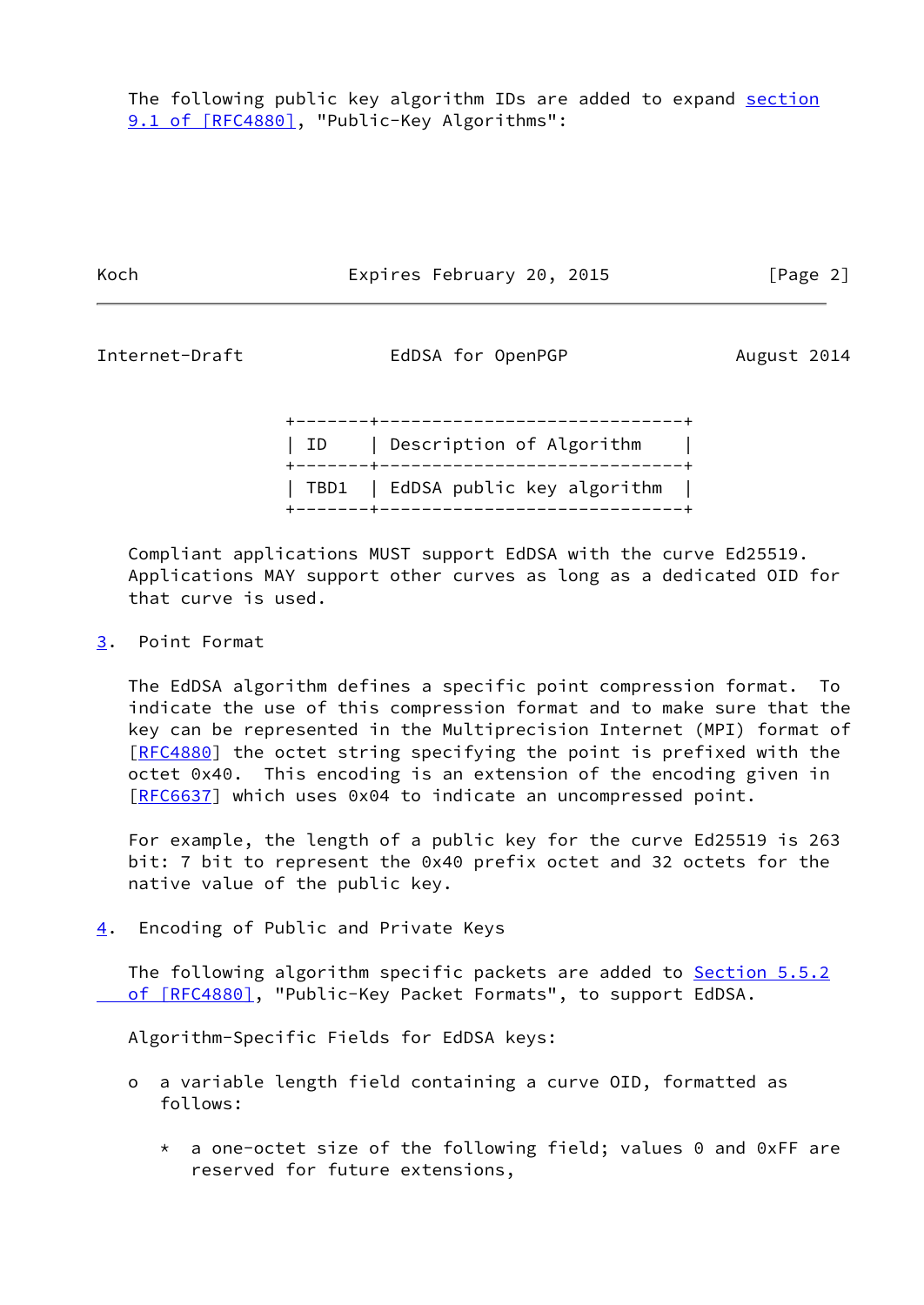- \* octets representing a curve OID, defined in [Section 6.](#page-3-2)
- o MPI of an EC point representing a public key Q as described under Point Format above.

 The following algorithm specific packets are added to [Section](https://datatracker.ietf.org/doc/pdf/rfc4880#section-5.5.3) 5.5.3 of [RFC4880], "Secret-Key Packet Formats", to support EdDSA.

Algorithm-Specific Fields for EdDSA keys:

 o an MPI of an integer representing the secret key, which is a scalar of the public EC point.

| Koch | Expires February 20, 2015 | [Page 3] |
|------|---------------------------|----------|
|------|---------------------------|----------|

<span id="page-3-1"></span>Internet-Draft EdDSA for OpenPGP August 2014

The version 4 packet format MUST be used.

<span id="page-3-0"></span>[5](#page-3-0). Message Encoding

 Section [5.2.3 of \[RFC4880\]](https://datatracker.ietf.org/doc/pdf/rfc4880#section-5.2.3), "Version 4 Signature Packet Format" specifies formats. To support EdDSA no change is required, the MPIs representing the R and S value are encoded as MPIs in the same way as done for the DSA and ECDSA algorithms; in particular the Algorithm- Specific Fields for an EdDSA signature are:

- MPI of EdDSA value r.
- MPI of EdDSA value s.

 Note that the compressed version of R and S as specified for EdDSA ([\[ED25519](#page-5-4)]) is used.

The version 3 signature format MUST NOT be used with EdDSA.

 Although that algorithm allows arbitrary data as input, its use with OpenPGP requires that a digest of the message is used as input. See section [5.2.4 of \[RFC4880\]](https://datatracker.ietf.org/doc/pdf/rfc4880#section-5.2.4), "Computing Signatures" for details. Truncation of the resulting digest is never applied; the resulting digest value is used verbatim as input to the EdDSA algorithm.

<span id="page-3-2"></span>[6](#page-3-2). Curve OID

 The EdDSA key parameter curve OID is an array of octets that defines a named curve. The table below specifies the exact sequence of bytes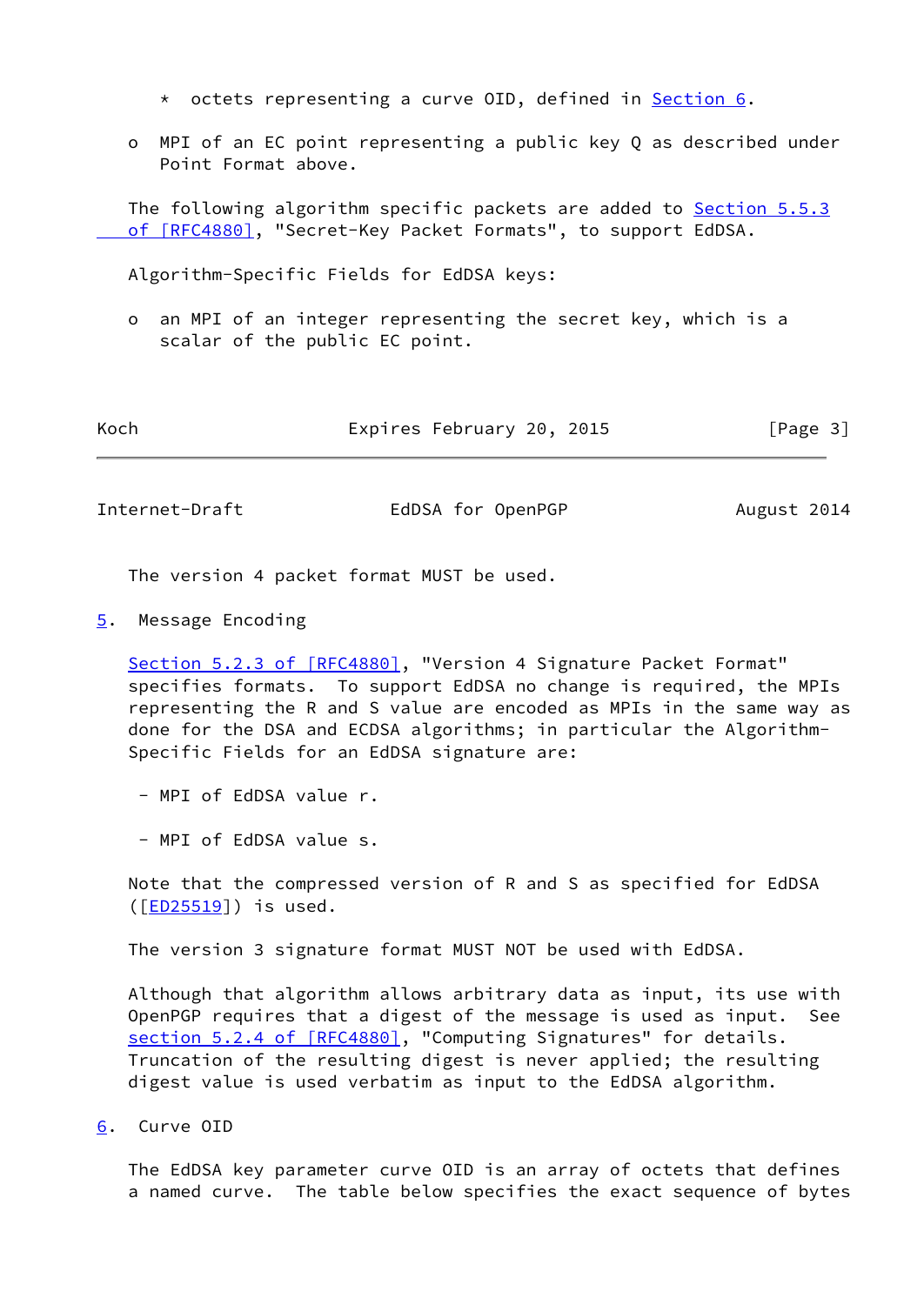for each named curve referenced in this document:

| OID                                      | +------+-------------------------+-----<br>Len   Encoding in hex format   Name |  |
|------------------------------------------|--------------------------------------------------------------------------------|--|
| $\vert$ 1.3.6.1.4.1.11591.15.1 $\vert$ 9 | 2B 06 01 04 01 DA 47   Ed25519<br>0F 01                                        |  |

See [\[RFC6637](https://datatracker.ietf.org/doc/pdf/rfc6637)] for a description of the OID encoding given in the second and third columns.

<span id="page-4-0"></span>[7](#page-4-0). Security Considerations

The security considerations of [\[RFC4880](https://datatracker.ietf.org/doc/pdf/rfc4880)] apply accordingly.

 The use of EdDSA with the Ed25519 curve is believed to be as strong as other curves of the same size. However, a proper implementation of this algorithm avoids most security problems due to wrong usage.

| Koch | Expires February 20, 2015 | [Page 4] |
|------|---------------------------|----------|

<span id="page-4-2"></span>

Internet-Draft **EdDSA** for OpenPGP **August 2014** 

 The algorithm does not require a unique random number for each signature created by the same key.

<span id="page-4-1"></span>[8](#page-4-1). IANA Considerations

 IANA is requested to assign an algorithm number from the OpenPGP Public-Key Algorithms range, or the "namespace" in the terminology of [\[RFC5226](https://datatracker.ietf.org/doc/pdf/rfc5226)], that was created by [\[RFC4880](https://datatracker.ietf.org/doc/pdf/rfc4880)]. See [section 2.](#page-1-2)

| ID   Algorithm                               | Reference |
|----------------------------------------------|-----------|
| TBD1   EdDSA public key algorithm   This doc |           |

 [Notes to RFC-Editor: Please remove the table above on publication. It is desirable not to reuse old or reserved algorithms because some existing tools might print a wrong description. A higher number is also an indication for a newer algorithm. As of now 22 is the next free number.]

<span id="page-4-3"></span>[9](#page-4-3). Acknowledgments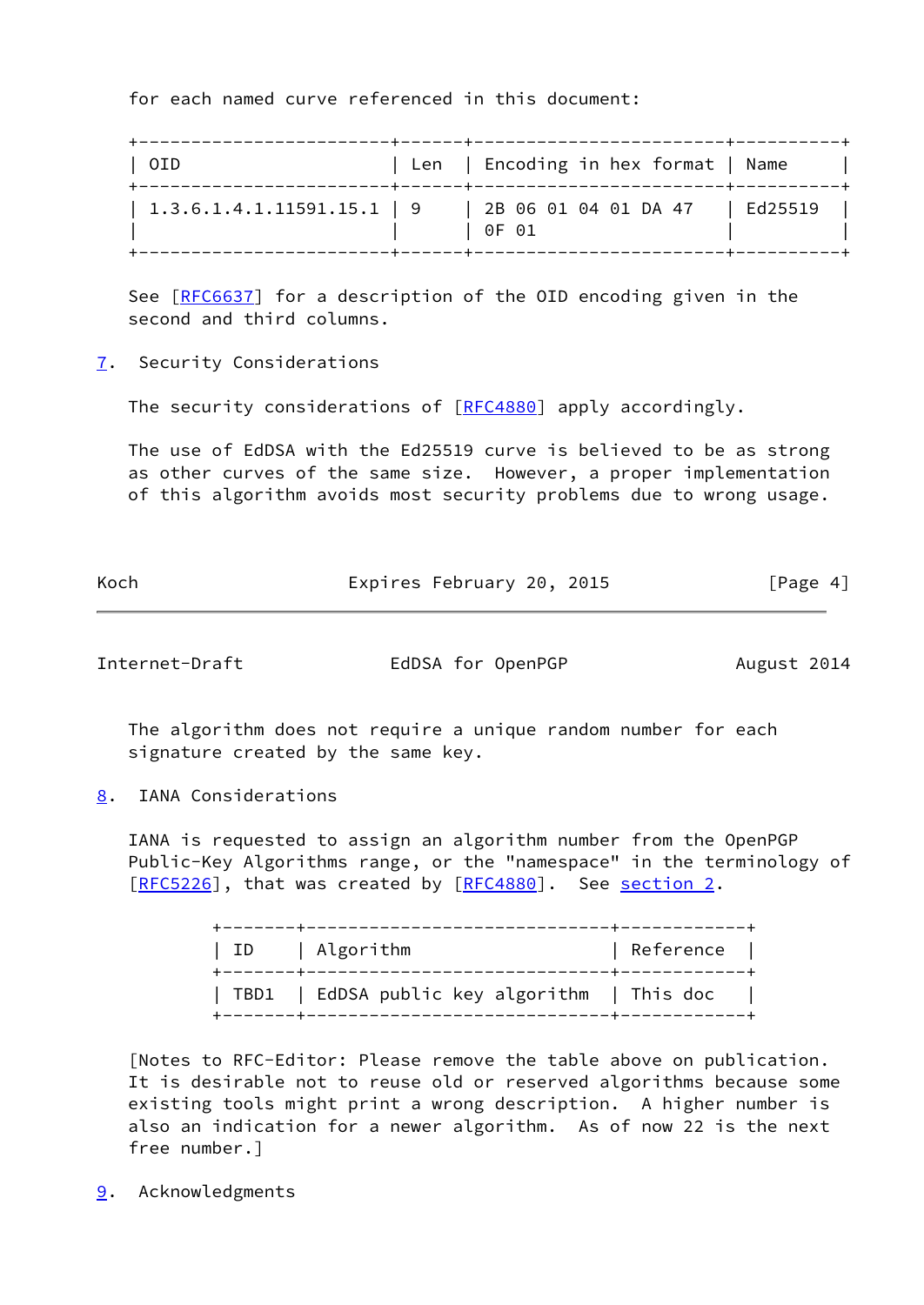The author would like to acknowledge the help of the individuals who kindly voiced their opinions on the IETF OpenPGP and GnuPG mailing lists, in particular, the help of Andrey Jivsov, Jon Callas, and NIIBE Yutaka.

- <span id="page-5-4"></span><span id="page-5-0"></span>[10.](#page-5-0) Normative References
	- [ED25519] Bernstein, D., Duif, N., Lange, T., Schwabe, P., and B. Yang, "High-speed high-security signatures", Journal of Cryptographic Engineering Volume 2, Issue 2, pp. 77-89, September 2011, <[http://dx.doi.org/10.1007/s13389-012-0027-1>](http://dx.doi.org/10.1007/s13389-012-0027-1).
	- [RFC2119] Bradner, S., "Key words for use in RFCs to Indicate Requirement Levels", [BCP 14](https://datatracker.ietf.org/doc/pdf/bcp14), [RFC 2119](https://datatracker.ietf.org/doc/pdf/rfc2119), March 1997.
	- [RFC4880] Callas, J., Donnerhacke, L., Finney, H., Shaw, D., and R. Thayer, "OpenPGP Message Format", [RFC 4880](https://datatracker.ietf.org/doc/pdf/rfc4880), November 2007.
	- [RFC5226] Narten, T. and H. Alvestrand, "Guidelines for Writing an IANA Considerations Section in RFCs", [BCP 26](https://datatracker.ietf.org/doc/pdf/bcp26), [RFC 5226](https://datatracker.ietf.org/doc/pdf/rfc5226), May 2008.
	- [RFC6637] Jivsov, A., "Elliptic Curve Cryptography (ECC) in OpenPGP", [RFC 6637](https://datatracker.ietf.org/doc/pdf/rfc6637), June 2012.

| Koch | Expires February 20, 2015 | [Page 5] |
|------|---------------------------|----------|
|------|---------------------------|----------|

<span id="page-5-2"></span>Internet-Draft **EdDSA** for OpenPGP **August 2014** 

<span id="page-5-1"></span>[Appendix A.](#page-5-1) Test vectors

 To help implementing this specification a non-normative example is given. This example assumes that the algorithm id for EdDSA will be 22.

#### <span id="page-5-3"></span>[A.1](#page-5-3). Sample key

The secret key used for this example is:

D: 1a8b1ff05ded48e18bf50166c664ab023ea70003d78d9e41f5758a91d850f8d2

 Note that this is the raw secret key as used as input to the EdDSA signing operation. The key was created on 2014-08-19 14:28:27 and thus the fingerprint of the OpenPGP key is: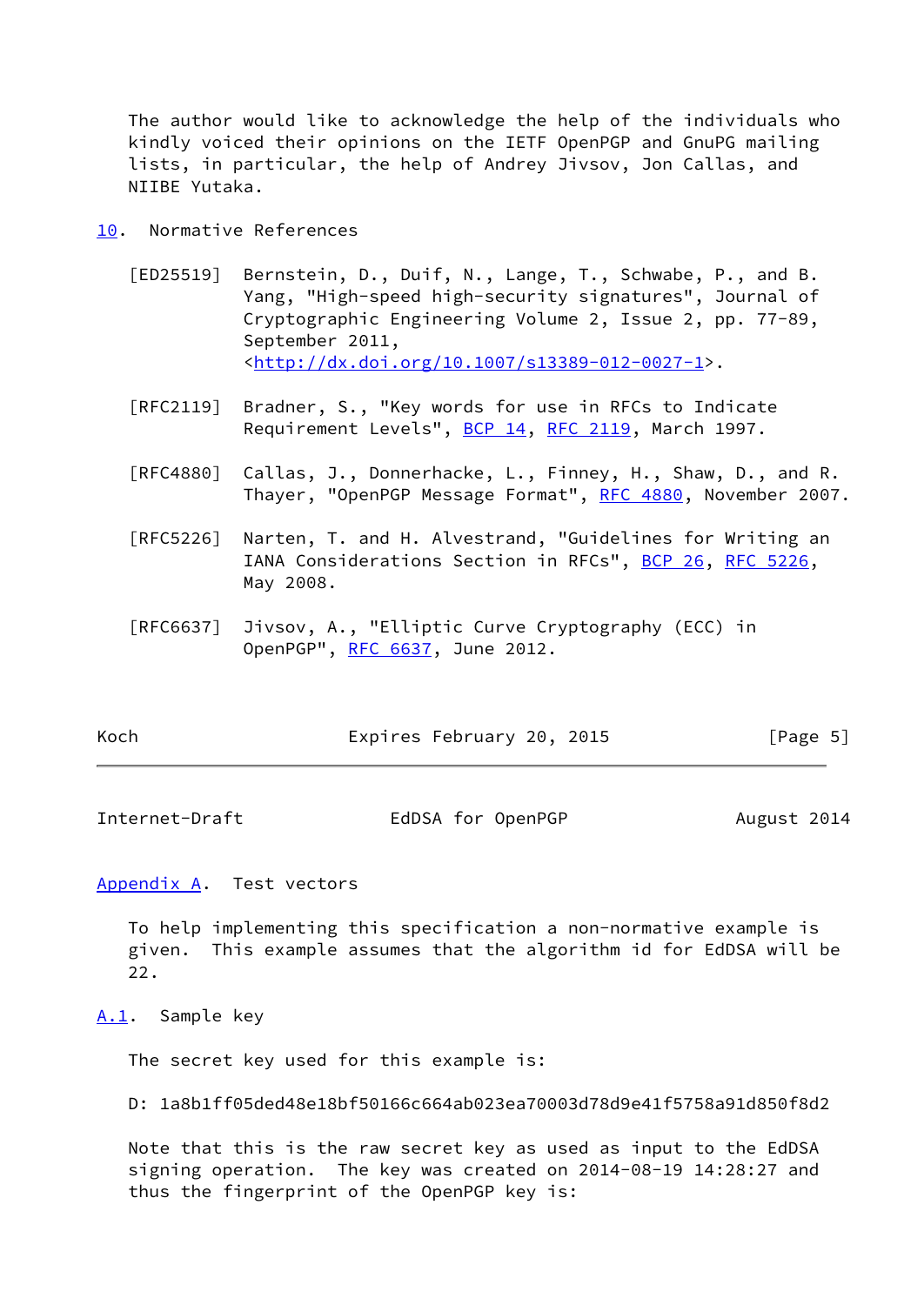C959 BDBA FA32 A2F8 9A15 3B67 8CFD E121 9796 5A9A

 The algorithm specific input parameters without the MPI length headers are:

oid: 2b06010401da470f01

q: 403f098994bdd916ed4053197934e4a87c80733a1280d62f8010992e43ee3b2406

The entire public key packet is thus

 98 33 04 53 f3 5f 0b 16 09 2b 06 01 04 01 da 47 0f 01 01 07 40 3f 09 89 94 bd d9 16 ed 40 53 19 79 34 e4 a8 7c 80 73 3a 12 80 d6 2f 80 10 99 2e 43 ee 3b 24 06

<span id="page-6-0"></span>[A.2](#page-6-0). Sample signature

 The signature is created using the sample key over the input data "OpenPGP" on 2015-09-16 12:24:53 and thus the input to the hash function is

m: 4f70656e504750040016080006050255f95f9504ff0000000c

using the SHA-256 hash algorithm yields this digest

d: f6220a3f757814f4c2176ffbb68b00249cd4ccdc059c4b34ad871f30b1740280

 which is fed into the EdDSA signature function and yields this signature:

r: 56f90cca98e2102637bd983fdb16c131dfd27ed82bf4dde5606e0d756aed3366

|  |  |  |  | [Page 6] |
|--|--|--|--|----------|

<span id="page-6-1"></span>Internet-Draft EdDSA for OpenPGP August 2014

s: d09c4fa11527f038e0f57f2201d82f2ea2c9033265fa6ceb489e854bae61b404

 Note that the MPI encoding rules require that the value of S needs to be prefixed with a 0x00 octet. The entire signature packet is thus

 88 5e 04 00 16 08 00 06 05 02 55 f9 5f 95 00 0a 09 10 8c fd e1 21 97 96 5a 9a f6 22 01 00 56 f9 0c ca 98 e2 10 26 37 bd 98 3f db 16 c1 31 df d2